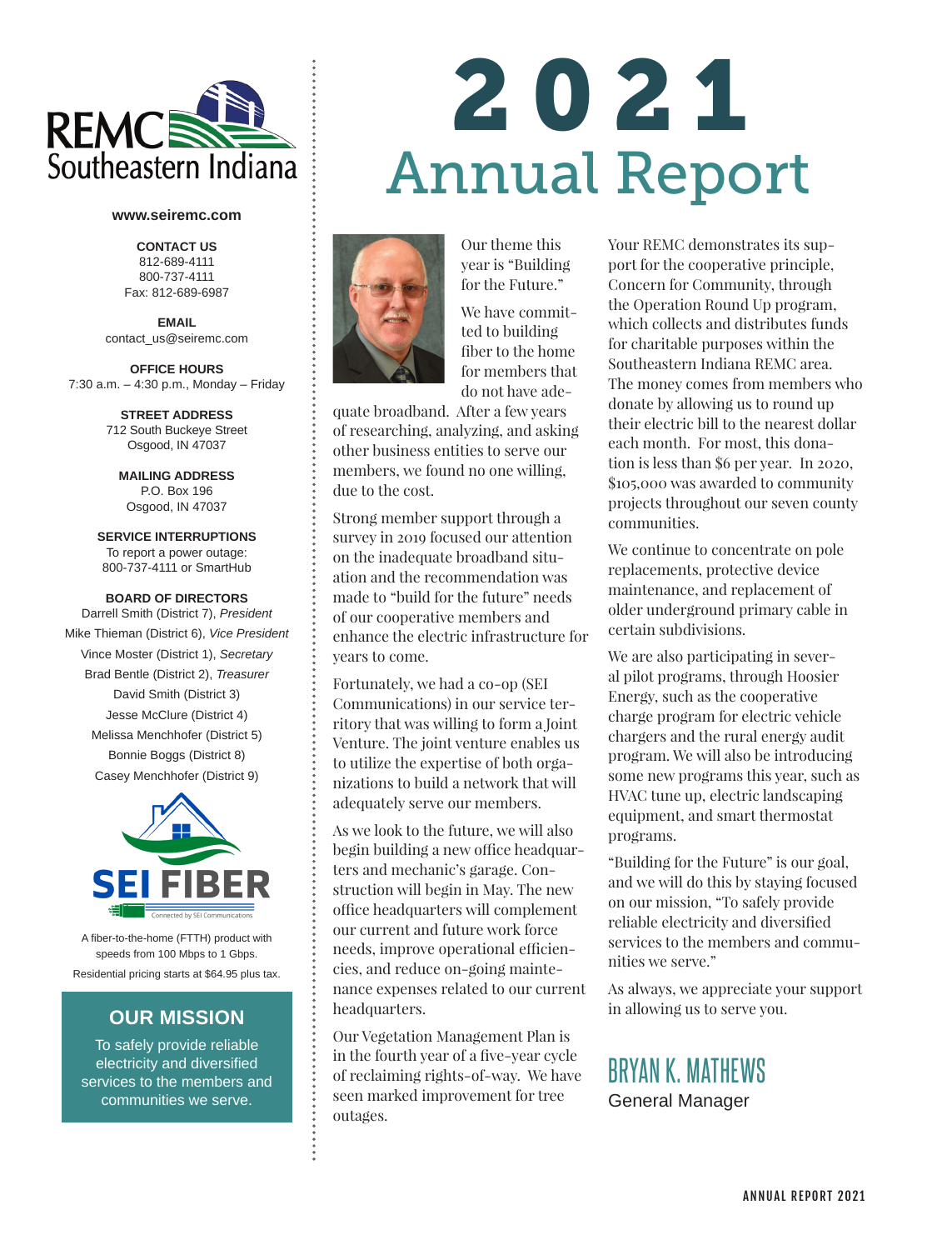## 2020 Annual Meeting Minutes

The 81st annual meeting of the membership of Southeastern Indiana Rural Electric Membership Corporation was held virtually, beginning at 6:00 P.M., EDT, on the 1st day of October 2020. Proper notice of the meeting had been mailed to each member and the 2020 Director Election voting packet was postmarked on September 1, 2020.

President Darrell Smith called the meeting to order. Those directors present were: Brad Bentle, Bonnie Boggs, Jesse McClure, Casey Menchhofer, Melissa Menchhofer, Vince Moster (virtually), Darrell Smith, David Smith, and Mike Thieman.

Following the call to order, Brad Bentle sang the National Anthem. Mike Thieman gave the invocation.

Special Guest, State Representative Randy Frye addressed the REMC membership and reported on district 67 and the state of Indiana.

The official notice of the annual meeting and the certification of the mailing of said notice were read by Secretary Vince Moster. Secretary Moster announced a quorum was present. The minutes of the 2019 annual meeting were approved.

Members heard reports from President Darrell Smith, Treasurer Brad Bentle, General Manager Bryan K. Mathews, IEC Director Melissa Menchhofer, and Hoosier Energy Director David Smith, regarding the state of the cooperative.

Attorney Robert Wickens announced the results of director elections. Vince Moster, District 1; Darrell Smith, District 7; and Bonnie Boggs, District 8 were elected by the membership. There were 3,046 voters in the 2020 Director Election.

There being no further business, the meeting was adjourned by the President.

## Treasurer's Report

Your co-op had another successful year, due to the combined efforts of your board, staff, and employees.

Each year your cooperative goes through an extensive audit conducted by LWG; an Indianapolis based auditing firm. We are pleased to report that we received a favorable independent auditing opinion.

In 2020 your cooperative met all financial ratios required by our mortgage holders.

Your cooperative's equity has ranged from 53 to 58 percent over the last five years. To maintain this equity ratio, we attempt to fund about half of our new extensions and line replacements through the electric rates you pay. The remaining half is financed through borrowing.

Our largest expenditure is the cost of power. Approximately 62 cents of each dollar is spent to purchase power.

In 2020, our kWh sales decreased 4.3 percent due to COVID-19, weather patterns, and efficiencies. Our

distribution system improvements and new service extensions in 2020 totaled \$7.5 million versus \$7 million in 2019. We connected 338 new services in 2020.

We completed 7 home energy audits before COVID hit, installed 55 generators, 66 demand response units, and rebated \$192,665 to members that installed qualified member electrification improvements.

We are committed to a 25-year return cycle of patronage or capital credits. Patronage is being returned this March for 1998 and 20 percent of 2019 in the amount of \$2.3 million. Your cooperative has refunded \$28 million since 1939 when the co-op was incorporated.

We are looking out for you, the member, as we do the day-to-day business of the cooperative. Our rates will remain stable for 2021 and you can rest assured that your REMC remains financially sound.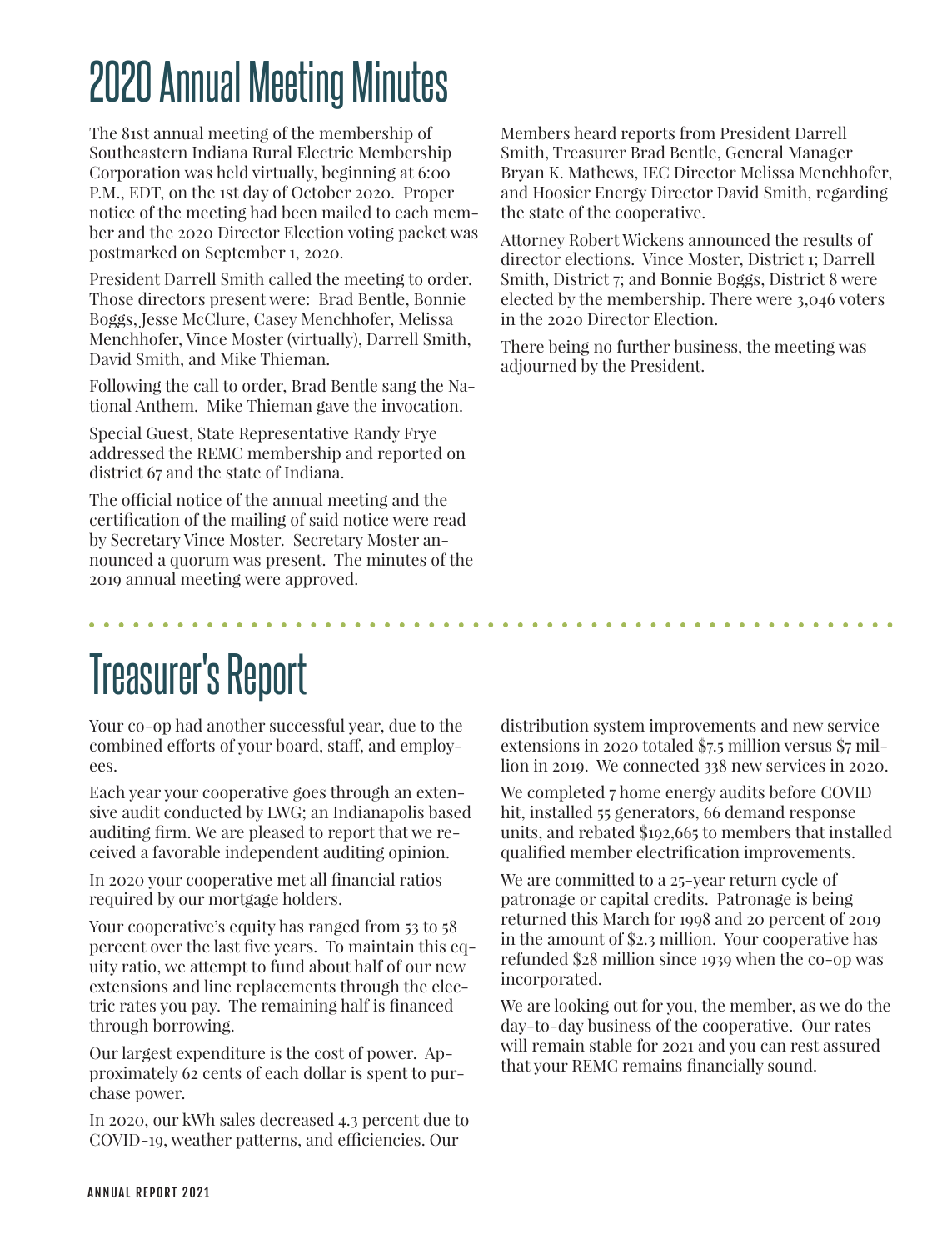## FINANCIAL STATEMENTS

### **STATEMENTS OF REVENUE**

Years ended Dec. 31, 2020, and 2019

| December 31, 2020 and 2019                               | 2020             | 2019             |
|----------------------------------------------------------|------------------|------------------|
| <b>REVENUE</b>                                           |                  |                  |
| Non-Commercial                                           | Ś<br>50,372,772  | 51,568,538<br>Ś. |
| Small Commercial                                         | 4,599,421        | 4,455,002        |
| Large Commercial & Industrial                            | 10,875,553       | 11,868,080       |
| Other                                                    | 738,851          | 952.345          |
| <b>TOTAL OPERATING REVENUE</b>                           | 66,586,597<br>Ś. | 68,843,965       |
| <b>REVENUE DEDUCTIONS</b>                                |                  |                  |
| <b>Purchased Power</b>                                   | Ś<br>40,111,733  | Ś.<br>42,854,240 |
| Operations & Maintenance Expense                         | 12,285,069       | 11,614,784       |
| <b>Customer Accounts</b>                                 | 2,371,720        | 2,235,218        |
| Administrative & General                                 | 2,343,534        | 2,323,614        |
| <b>Total Operating Expense</b>                           | \$<br>57,112,056 | 59,027,856<br>Ś. |
| <b>Depreciation Expense</b>                              | \$<br>4,515,065  | \$<br>4,374,855  |
| Gross Receipts Tax and Other Taxes                       | \$<br>1,362,400  | \$<br>1,423,613  |
| Interest on Debt to Lenders                              | Ś<br>2,101,015   | Ś<br>2,425,268   |
| <b>TOTAL</b>                                             | 65,090,536<br>Ś  | 67,251,592<br>S  |
| <b>Operating Margins</b><br><b>Non-Operating Margins</b> | \$<br>1,496,061  | Ś<br>1,592,373   |
| (Includes Hoosier Energy's Patronage Capital)            | \$<br>1,537,779  | \$<br>2,354,020  |
| <b>NFT MARGINS</b>                                       | 3,033,840        | 3,946,393        |
|                                                          | <b>UNAUDITED</b> |                  |

## **BALANCE SHEET**

Years ended Dec. 31, 2020, and 2019

| December 31, 2020 and 2019                     | 2020             | 2019             |
|------------------------------------------------|------------------|------------------|
| <b>ASSETS AND OTHER DEBITS</b>                 |                  |                  |
| <b>Utility Plant</b>                           | \$145,254,982    | \$138,364,654    |
| Less Accumulated Provision for Depreciation    | 38,323,027       | 36,561,684       |
| Net Utility Plant                              | 106,931,955      | 101,802,970      |
| <b>Investments in Associated Organizations</b> | 30,775,380       | 31,629,827       |
| Other Investments                              | 860,493          | 873,832          |
| <b>Current and Accrued Assets:</b>             |                  |                  |
| Cash - General                                 | 10.625.979       | 6,747,123        |
| <b>Consumer Accounts Receivable</b>            | 8.767.593        | 7.425.571        |
| <b>Material and Supplies</b>                   | 1,279,976        | 1,230,129        |
| Prepaid Insurance                              | 134,884          | 130,181          |
| <b>Other Prepayments</b>                       | 10.584           | 10,613           |
| <b>Total Current and Accrued Assets</b>        | Ś<br>20,819,016  | 15,543,616<br>Ś. |
| <b>Regulatory Assets</b>                       | \$               | \$               |
| <b>Deferred Debits</b>                         | Ś<br>157,120     | \$<br>366,614    |
| TOTAL ASSETS AND DEBITS                        | \$159,543,964    | \$150,216,859    |
| <b>LIABILITIES AND OTHER CREDITS</b>           |                  |                  |
| Member and Patron Equities:                    |                  |                  |
| Patronage Capital                              | 83,361,232<br>Ŝ. | 80.995.027<br>Ś. |
| Other Margins and Equities                     | 1,903,525        | 3,635,992        |
| <b>Total Member and Patron Equities</b>        | 85,264,757<br>Š. | 84.631.019<br>Ś. |
| Long-Term Obligations to Lenders               | 51,553,770       | 47.040.844       |
| <b>Accumulated Operating Provisions</b>        | 5,631,454        | 5,284,853        |
| <b>Current and Accrued Liabilities</b>         | 16,017,447       | 12,122,305       |
| <b>Deferred Credits</b>                        | 1,076,536        | 1,137,838        |
| TOTAL LIABILITIES AND CREDITS                  | \$159,543,964    | \$150,216,859    |
|                                                | <b>UNAUDITED</b> |                  |



### 2020 INCOME BREAKDOWN